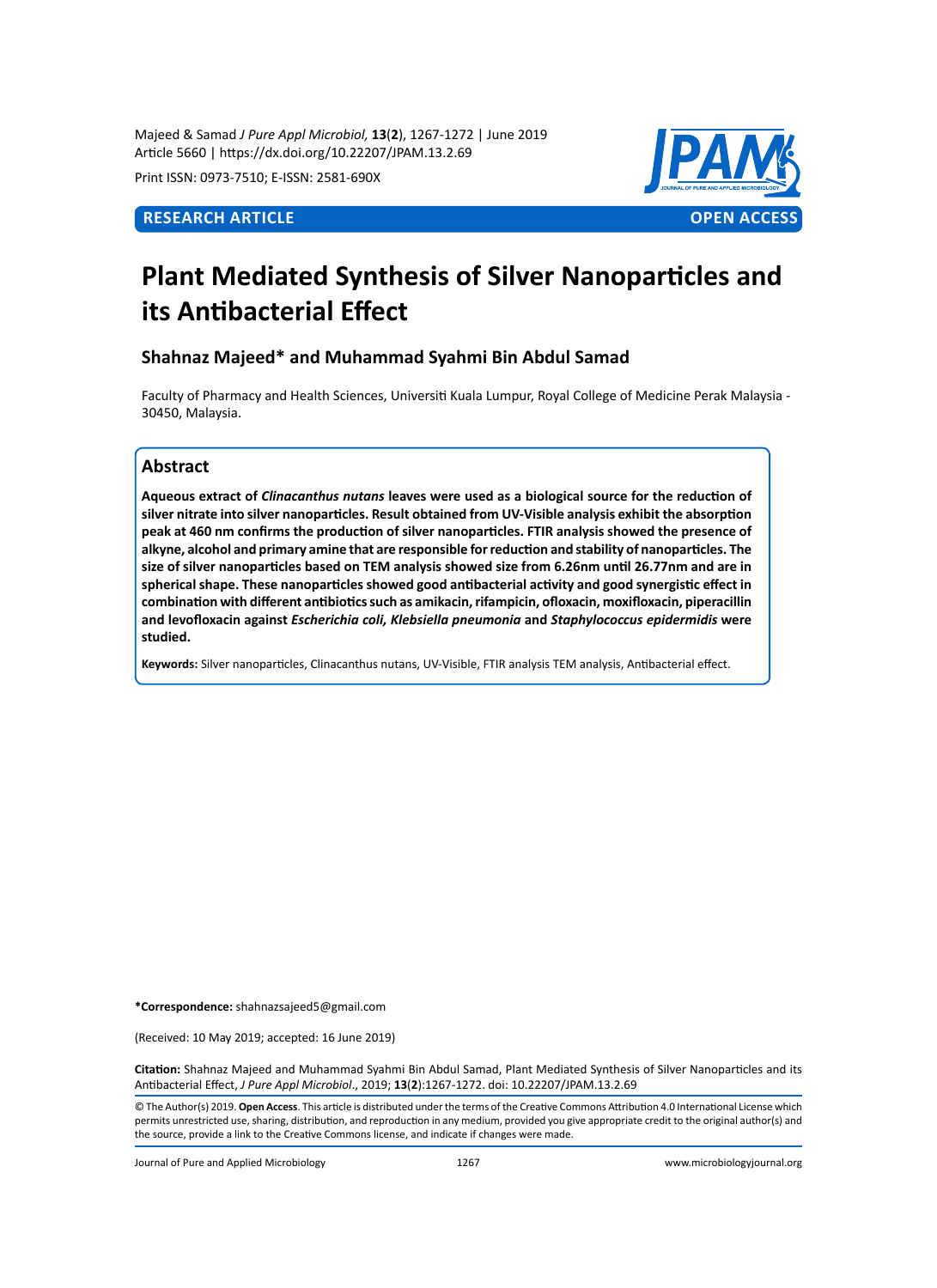#### **INTRODUCTION**

Nanotechnology is an important study that deals with strategy, synthesis and manipulation of matter at nanoscale size within the range of 1 to 100 nanometres which covers all aspects in biology, chemistry, physics, science and engineering. The principles of nano-technology are now widely applied in mechanic, cosmetics, biomedical, drug-gene delivery, environment, health, chemical industries as well as in nanomedicine. The overwhelming progress of nanotechnology field leads to the founding and development of diverse nanoparticles such as copper, titanium, zinc, magnesium, gold, alginate and silver (Logeswari *et al.*, 2015). Nanoparticles unique physicochemical features such as nanoscale size which encompass one or more dimension with 100 nm or less, large surface area, chemically reactive and optically active (Khan *et al.*, 2017) as well as antimicrobial and cytotoxic characteristics (Premasudha et al.,

**Table 1.** Zone of inhibition for combination of antibiotic with and without AgNPs against selected pathogen

| Pathogen     |    | S.              | Е.    | К.              |
|--------------|----|-----------------|-------|-----------------|
| Antibiotics  |    | epidermidis     | coli  | pneumonia       |
|              | 1  | $10 \text{ mm}$ | 27 mm | 26 mm           |
| Piperacillin | 1a | $13 \text{ mm}$ | 28 mm | 27 mm           |
|              | 2  | 28 mm           | 35 mm | 30 mm           |
| Levofloxacin | 2a | 28 mm           | 35 mm | 32 mm           |
|              | 3  | 26 mm           | 26 mm | $23 \text{ mm}$ |
| Amikacin     | За | 28 mm           | 28 mm | 25 mm           |
|              | 4  | $14 \text{ mm}$ | 15 mm | 9 mm            |
| Rifampin     | 4a | $15 \text{ mm}$ | 15 mm | $12 \text{ mm}$ |
|              | 5  | 24 mm           | 30 mm | 30 mm           |
| Ofloxacin    | 5a | 26 mm           | 31 mm | 30 mm           |
|              | 6  | 26 mm           | 30 mm | 28 mm           |
| Moxifloxacin | 6а | $27 \text{ mm}$ | 31 mm | 29 mm           |
| A (AgNP)     |    | 14 mm           | 16 mm | 14 mm           |

2015) truly attract significant interest not only in research area but also in medicine and health care area.

Among various nanoparticles, silver nanoparticles nowadays are more likely to be extensively used in catalysis, chemical sensing, electronics, and especially in pharmaceuticals due to their capability in antimicrobial activity. Silver products are known to possess great bactericidal and inhibitory effect because of its broad spectrum of antimicrobial activities (Krithiga *et al.*, 2015) and does not exhibit any dangerous effects towards the body at low concentration (Theivasanthi & Alagar, 2011).

*Clinacanthus nutans* locally known as Sabah snake plant or Belalai gajah in Malaysia. It is a type of medicinal plant where it is commonly be used in traditional treatment especially in Malaysia, Thailand and Indonesia (Alam *et al.*, 2016). It possess anti-inflammation and anti-microbial activities whereby it is widely used for burns, fever, herpes skin infection and envenomation. It contains good percentage of fatty acid, minerals, and carbohydrate, and crude protein, essential and nonessential amino acids. Furthermore, *C. nutans* also has antibacterial properties to fight against pathogens which is used to treat skin infection such as acne (Yang *et al.*, 2013). Plant leaves extract are used to synthesis silver nanoparticle as less cost is needed as it does not need any special preparation or isolation method (Alhamdani, 2016).

This study focused on the biosynthesis of silver nanoparticles from *C. nutans* leaves extract. Characterization of silver nanoparticles were conducted by using UV-spectrometer analysis, TEM analysis and FTIR analysis. These nanoparticles were further analysed for its antibacterial effect against various pathogens



**Fig. 1.** (a) *C. nutans* plant (b) grinded leaves of *C. nutans* (c) silver nanoparticles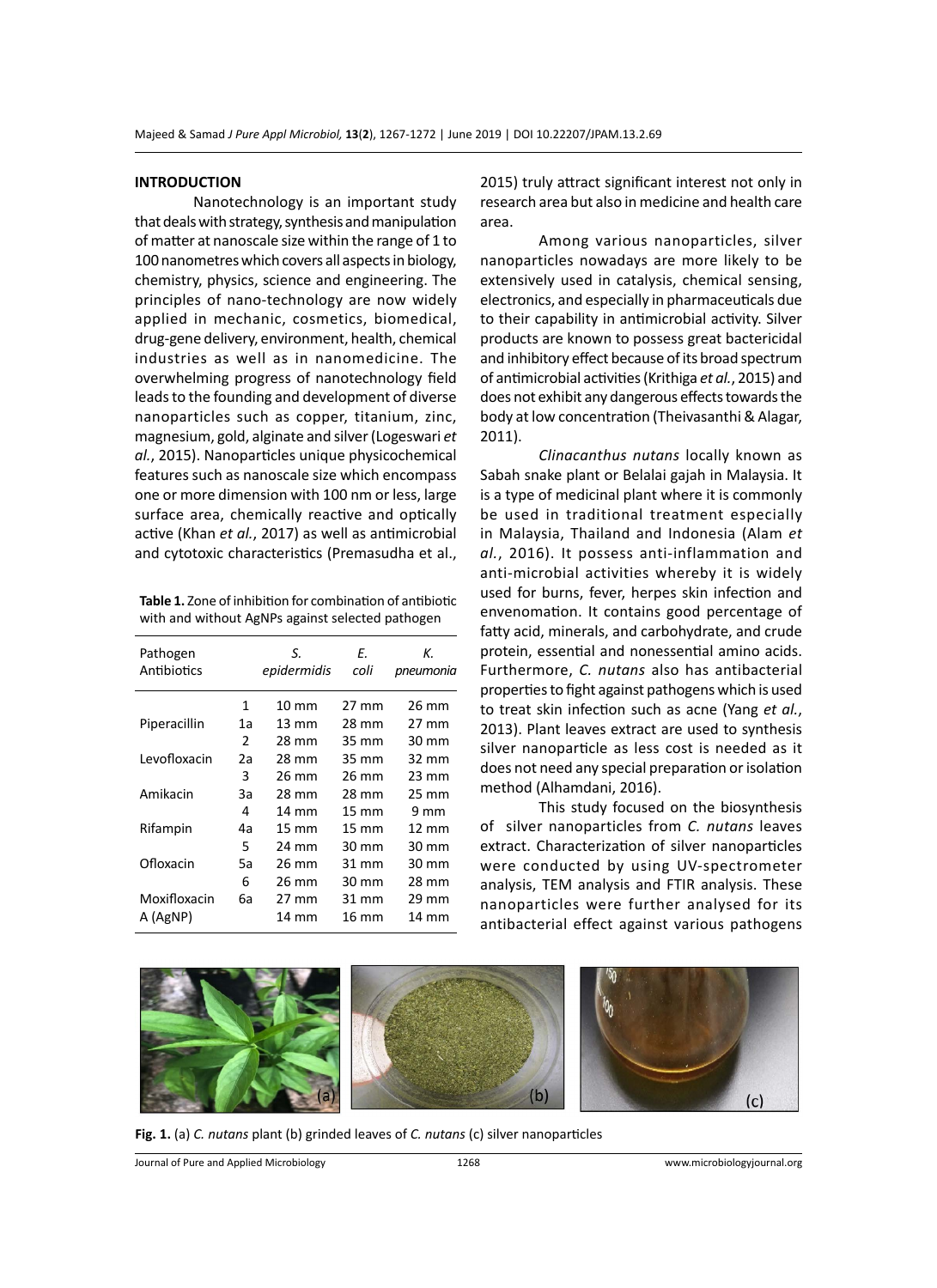and its synergistic effect with different antibiotics available in the market.

## **MATERIALS AND METHODS Collection of Plant**

Fresh leaves of *C. nutans* were collected from Taman Herba Perak, Malaysia in the month of January 2018. Authentication of the plant was conducted with the help of botanist from Taman Herba Perak.

#### **Preparation of plant extract**

Fresh leaves of *C. nutans* were washed and rinsed with running tap water for several times to remove dirt, dust particles and contamination from the leaves. Then, drying process of the leaves were carried out under the sun light for  $10 - 15$ days to ensure all the moistures in the leaves completely removed. Dried leaves were ground to produce fine powder form by using a grinder machine prepared by UniKL RCMP laboratory. Later, 2 grams of plant powder sample was mixed and dissolved in 200 ml of distilled water in 250 ml conical flask. Then the mixture was boiled to 100°C on hot plate for 10 minutes. The aqueous extract was let to cool down and followed with double filtration by using filter paper. The extract was collected and kept in conical flask to be used in the next session.

### **Biosynthesis of silver nanoparticles**

1mM of silver nitrate was used to synthesis silver nanoparticles. 1mM silver nitrate was mixed with 90 mL of water and 10 mL *C. nutans* extract was added into the solution. The mixture was kept in a conical flask and mouth of



**Fig. 2.** FTIR spectra of AgNPs





conical flask was covered with aluminium foil. It was kept for 24 hours on rotary shaker at 130rpm. The colour of mixture was changed which indicates the formation of silver nanoparticles. .

**Characterization of silver nanoparticles**

1ml of sample was poured into the cuvette and observed for lamda max to determine the absorption by spectrophotometry from 300nm until 600nm. For FTIR powderd sample was used to determine the molecules and functional groups associated with the nanoparticle. For FTIR, sample was analysed along with potassium bromide and observed for the spectra from the region of 4000cm $^{-1}$  to 400cm $^{-1}$ .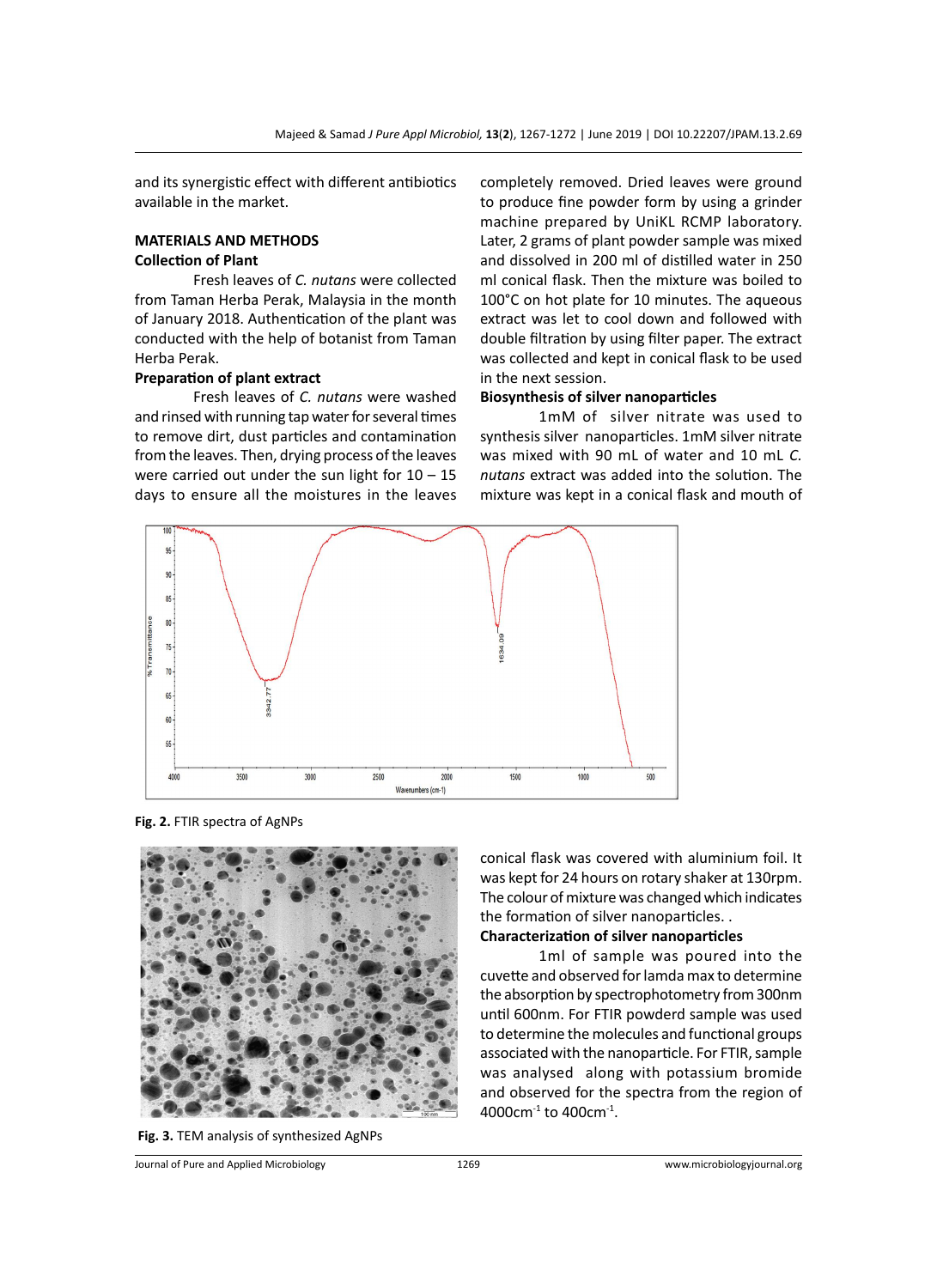TEM analysis was used to determine the particle size, shape and dispersity of the silver nanoparticles For TEM analysis sample was first sonication for 5 minutes and one drop of sample was poured on the copper coated grid and observed for TEM analysis.

#### **Antibacterial analysis**

Biologically synthesized silver nanoparticles were evaluated for tis antibacterial effect against *E. coli, S. enterica* and *S. epidermidis*  on nutrient agar media by using disc diffusion method. Each disc was impregnated with 40µg/ ml nanoparticles and compared with different antibiotics. All plates were incubated overnight for 24 hours at 37°C. After 24 hours of incubation, the inhibition zone of each plate were measured and recorded in millimetre (mm) unit

#### **Synergistic effect of nanoparticles with antibiotics**

Synergistic test was conducted to evaluate the synergistic effect of silver nanoparticles with

combination of six antibiotics such as amikacin, rifampicin, ofloxacin, moxi-floxacin, piperacillin and levofloxacin. Prepared nutrient agar plate were swabbed with 4 different bacteria culture which were *.E. coli, K. pneumonia* and *S. epidermidis* and zone of inhibiton was measured after overnight incubation.

#### **RESULTS AND DISCUSSION**

*C. nutans* leaves extract were utilized for the biosynthesis of silver nanoparticles. The colour change of the solution after the addition of 1mM silver nitrate indicates the formation of silver nanoaprticles due to the excitation of surface plasmon resonance as shown in Fig. 1 (Ahmed *et al.*, 2016) while UV spectrophotometric showed the absorption peak 460nm confirms the formation.

Fourier-Transmission Infrared (FTIR) analysis was conducted to determine the possible



**Fig 4.** Zone of inhibition comparison between antibiotic with and without AgNPs samples (a) *E.coli* (b) *Klebsiella pneumonia* (c) *Staphylococcus epidermidis*

Journal of Pure and Applied Microbiology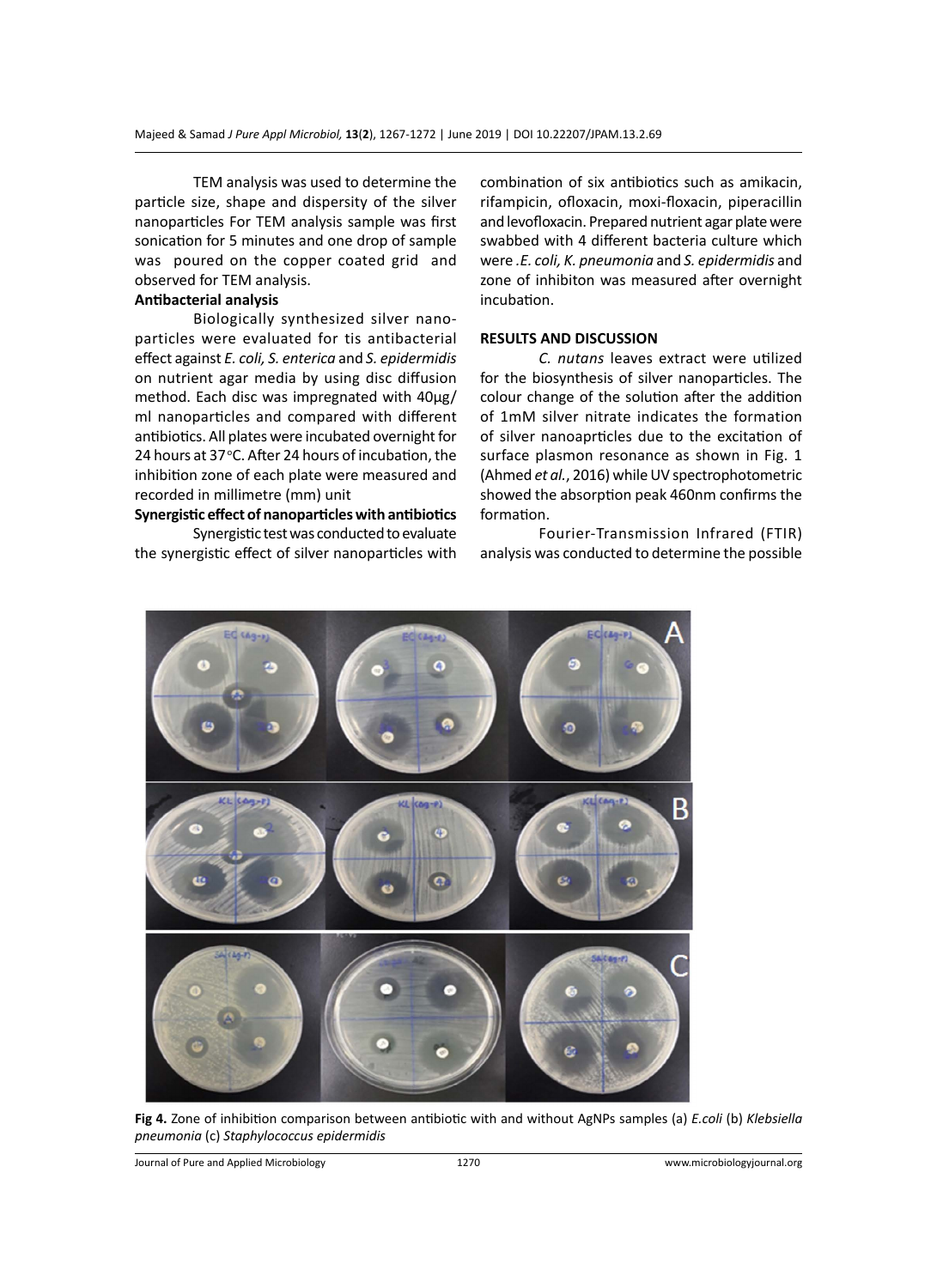functional group and biomolecules that are responsible for the stability of nanoparticles, reduction of the Ag<sup>+</sup> by plant extract and also capping of synthesized silver nanoparticles. The FTIR spectrum of silver nanoparticles showed absorption peaks in the range of 3500-1500  $cm<sup>-1</sup>$ . The broad peak 3342.77  $cm<sup>-1</sup>$  indicated O-H stretch. The peak at 2100  $cm<sup>-1</sup>$  probably shows the presence of alkyne (C=C) compound. The absorption peak at 1634.09  $cm<sup>-1</sup>$  corresponded to N-H bond of primary amine (Fig 2).

TEM analysis was conducted to determine the morphology, shape and size of the synthesized silver nanoparticles. Based on the analysis, spherical shape of particles are formed. Shape of nanoparticles is important for anti-bacterial activity (Rai *et al.*, 2009). TEM image of silver nanoparticles shows the size of particles ranges from 6.26nm until 26.77nm. Small size of silver nanoparticles will have better anti-microbial property as they have better contact with the bacteria due to their large surface area (Rai *et al.*, 2009).

Antibacterial activity of silver nanoparticles was conducted against gram positive *Escherichia coli* and *K. pneumonia* and gram negative bacteria *S. epidermidis*. Evaluation test was conducted through disc diffusion method where each disc contained was impregnated with 40 µg/disc of plant extract and silver nanoparticles. These nanoparticles showed good antibacterial effect against *Staphylococcus epidermidis*  22mm*, E.coli* 2mm followed by *K. pneumonia* 19mm zone of inhibition.

For synergistic test, sample of synthesized silver nanoparticles were analysed with six different antibiotics such as piperacillin, amikacin, ofloxacin, moxifloxacin, levofloxacin and rifampin. These combination were tested against three bacteria pathogens such as *S. epidermidis, E. coli,*  and *K.pneumonia* to evaluate their synergistic effect. The inhibition zone of each plate were recorded as stated in the table 1. Antibacterial activity of piperacillin was slightly improved in the presence of AgNPs as the size of inhibition zone increase Combination of levofloxacin with AgNPs does not showed improvement in antibacterial activity against *S. epidermidis.* Antibacterial activity of amikacin with AgNPs against the three pathogenic bacteria exhibited an improvement as the size of inhibition zone for each disc increase compared to blank antibiotic disc. This showed the presence of AgNPs has synergistic effect on antibacterial activity of amikacin. Combination of AgNPs with rifampin also increases the antibacterial properties of rifampin except against *E. coli* strain. Combination of AgNPs with moxifloxacin increases the antibacterial activity of the antibiotic, indicating the exhibition of synergistic effect of AgNPs. But for ofloxacin, no synergistic effect in term of ofloxacin antibacterial activity against *K. pneumonia* even in the presence of AgNPs (Fig. 4).

Mechanisms of antibacterial effect AgNPs is not well known. First possible mechanism is AgNPs interrupt the permeability and respiration of the cell by attaching to surface membrane of bacteria. AgNPs also cause plasmolysis of cell wall where the cytoplasm of the cell detach from the cell wall and inhibit synthesis of bacteria cell wall (Guzman *et al.*, 2015). Production of free radicals from silver metal will initiate oxidative stress which can contribute to damage of DNA, membrane and mitochondria of bacteria. This can lead to cell death (Tippayawat *et al.*, 2016).

#### **CONCLUSION**

Silver nanoparticles synthesized from *Clinacanthus nutans* exhibit good antibacterial activity and shows good synergistic effects against selected pathogenic bacteria. Bio-synthesis of nanoparticles by using *Clinacanthus nutans* extract is a success and better than physical and chemical synthesis as it is cost effective and safe to environment. Synergistic effect of silver nanoparticle towards selected antibiotic such as piperacillin, amikacin, ofloxacin, moxifloxacin, levofloxacin and rifampin exhibit positive result as nanoparticles manage to enhance the bactericidal properties of the antibiotics

#### **ACKNOWLEDGEMENTS**

None.

#### **CONFLICT OF INTEREST**

The authors declare that there is no conflict of interest.